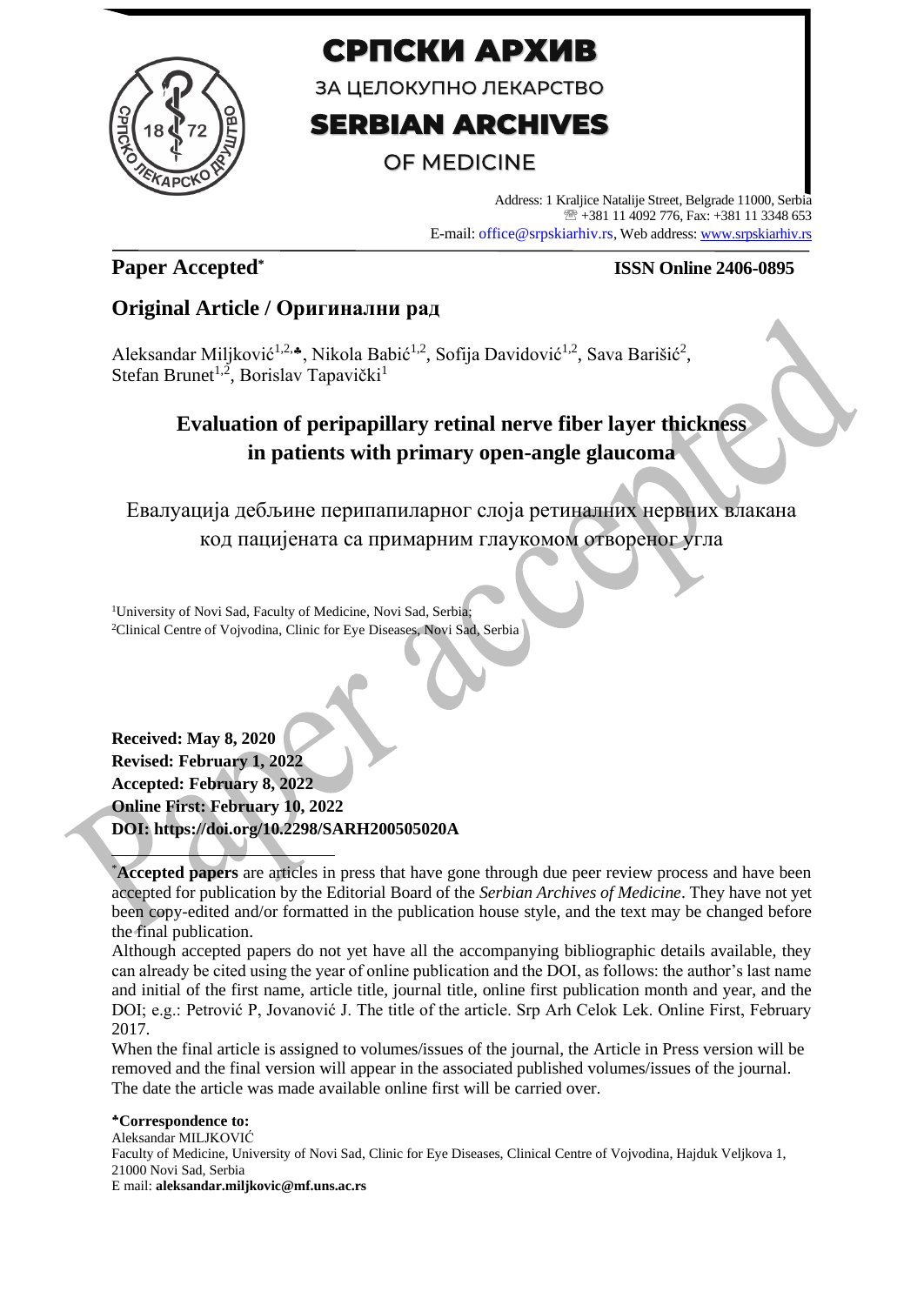## **Evaluation of peripapillary retinal nerve fiber layer thickness in patients with primary open-angle glaucoma**

Евалуација дебљине перипапиларног слоја ретиналних нервних влакана код пацијената са примарним глаукомом отвореног угла

#### **SUMMARY**

**Introduction/Objective** Determination of the difference in peripapillary retinal nerve fiber layer (RNFL) thickness in patients with open-angle glaucoma (POAG) in comparison to the healthy population and according to the progression of the disease.

**Methods** Four groups were formed among 120 patients: group without glaucoma, early, moderate POAG and preperimetric glaucoma group. Visual field and optical coherent tomography were performed.

**Results** RNFL thickness value was found to be the highest in inferior quadrant, second highest in superior, third in nasal, the lowest in temporal quadrant. The highest average value of RNFL thickness was in superior quadrant of the healthy group ( $124.3 \pm 17.8$ μm), and the lowest was in temporal quadrant of the moderate group  $(46.5 \pm 10.8 \text{µm})$ . Other RNFL thickness values per quadrants among groups were distributed between these two endpoints. AvgThic in patients with moderate POAG was lesser than in patients with early POAG, which was lesser than in the healthy subjects  $(59.6 \pm 10.6 \mu m)$  *vs.*  $73.4 \pm 12.1 \,\text{\mu m}$  *vs.*  $105.5 \pm 11.3 \,\text{\mu m}$ . AvgThic in preperimetric glaucoma group was  $83.6 \pm 9.2 \mu m$ . Pearson correlation showed high positive correlation between MD values and following parameters: AvgThic, S, I, Smax, Imax, Savg, Iavg. ROC curves found that the parameter with the best diagnostic ability was AvgThic, with area of  $(0.803)(< 0.0005)$ , sensitivity of 67% and specificity of 83.3%.

**Conclusion** Peripapillary RNFL thickness parameters: AvgThic, S, I, Smax, Savg, Iavg, Imax have excellent ability to discriminate between healthy eyes and eyes with POAG. The parameter with the highest specificity and sensitivity is AvgThic, which makes it the best for early detection and monitoring of POAG.

**Keywords:** retinal nerve fiber layer; primary open-angle glaucoma; optical coherent tomography; AvgThic

#### **САЖЕТАК**

**Увод/Циљ** Циљ је био одредити разлику у дебљини перипапиларног слоја ретиналних нервних влакна (СРНВ) код пацијената са примарним глаукомом отвореног угла (ПГОУ) у поређењу са здравом популацијом, и према прогресији болести.

**Методе** Свих 120 пацијената су подељени у четири групе: пацијенати без глаукома, са почетним, са средње узнапредовалим и са препериметријским глаукомом. Комплетан офталмолошки преглед, видно поље и оптичка кохерентна томографија су урађени код сваког пацијента.

**Резултати** Дебљина СРНВ је највећа у доњем квадранту, мања у супериорном, још мања у назалном, најмања у темпоралном квадранту. Највећа просечна дебљинa СРНВ била је у горњем квадранту у групи здравих  $(124.3 \pm 17.8 \text{  
микрона), а$ најмања у темпоралном квадранту групе са средње узнапредовалим глаукомом (46,5 ± 10,8 микрона). Остале вредности дебљине СРНВ по квадрантима распоређене су између ове две крајње тачке. Параметар средња дебљина код пацијената са средње узнапредовалим глаукомом био је мањи него у групи са почетним, који је био мањи него код групе здравих испитаника  $(59.6 \pm 10.6)$  према  $73.4 \pm 12.1$  према 105,5 ± 11,3 микрона). Параметар средња дебљина у препериметријској групи је 83,6 ± 9,2 микрона. Пеарсонова анализа показала је високу позитивну корелацију глобалних индекса видног поља и параметара: средња дебљина, супериорне и инфериорне максималне и средње вредности. Упоређивањем РОК крива, параметар са најбољом дијагностичком способношћу је средња дебљина, са површином од 0,803, осетљивошцћу 67% и специфичношћу 83,3%.

**Закључак** Параметри дебљине перипапиларе СРНВ: средња дебљина, супериорне и инфериорне максималне и средње вредности имају одличну способност разликовања здравих пацијената од оних са ПГОУ-а. Параметар са највећом специфичношћу и осетљивошћу је средња дебљина, те је најбољи за рано откривање и праћење ПГОУ-а.

**Кључне речи:** слој ретиналних нервних влакана; примарни глауком отвореног угла; оптичка кохерентна томографија; средња дебљина нервних влакана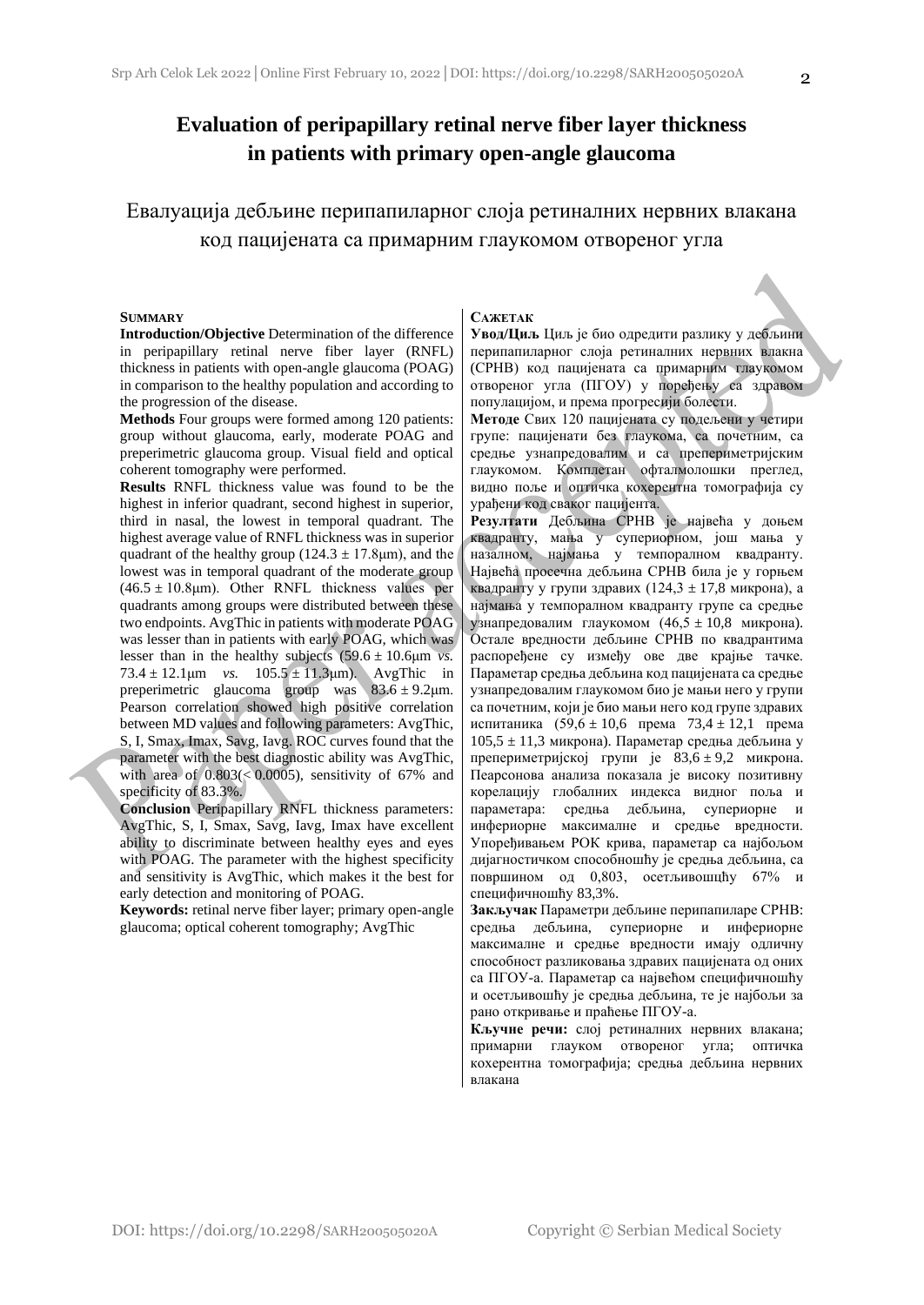#### **INTRODUCTION**

Primary open-angle glaucoma (POAG) represents a chronic, progressive and irreversible multifactorial optic neuropathy. It is characterized by cupping of the optic disc, visual field defects, open anterior chamber angle and, in the majority of cases, increased intraocular pressure (IOP). The progressive loss of retinal ganglion cells is the most important characteristic of POAG and it can be quantified by measuring the thickness of peripapillary retinal nerve fiber layer (RNFL) [1, 2].

During the 1970s, Hoyt et al. pointed out the importance of evaluation of RNFL thickness in the diagnosis of glaucoma [3], and along with other researchers showed that the thinning of peripapillary RNFL could even precede the visual field defects as the first sign of glaucoma pathology [4, 5]. Optical coherence tomography (OCT), as a highly objective and reproducible imaging method, was developed at MIT (Massachusetts Institute of Technology) by David Huang et al. in 1991. It represents a non-invasive, non-contact, trans-pupillary method for scanning the retinal structures layer by layer and it is used to analyze different retinal diseases [6]. OCT produces images of high resolution and is able to identify diffuse and focal RNFL defects that occur in glaucoma [7]. Numerous studies have shown that OCT measurement of peripapillary RNFL thickness and macular zone thickness is an excellent method for the diagnosis of glaucoma. However, RNFL thickness has shown itself as a better indicator in glaucoma evaluation [8, 9]. The purpose of this study was to determine the difference in peripapillary RNFL thickness in patients with preperimetric glaucoma and open-angle glaucoma (POAG) in comparison to the healthy population, as well as to determine the difference in thickness of peripapillary RNFL according to the progression of the disease. By accurately determining these differences, we wanted to define the ability of every RNFL thickness parameter in early detection and monitoring of patients with POAG.

#### **METHODS**

This research was a prospective and observational type of study. Based on the inclusion criteria, patients were included in the study and they underwent a complete ophthalmologic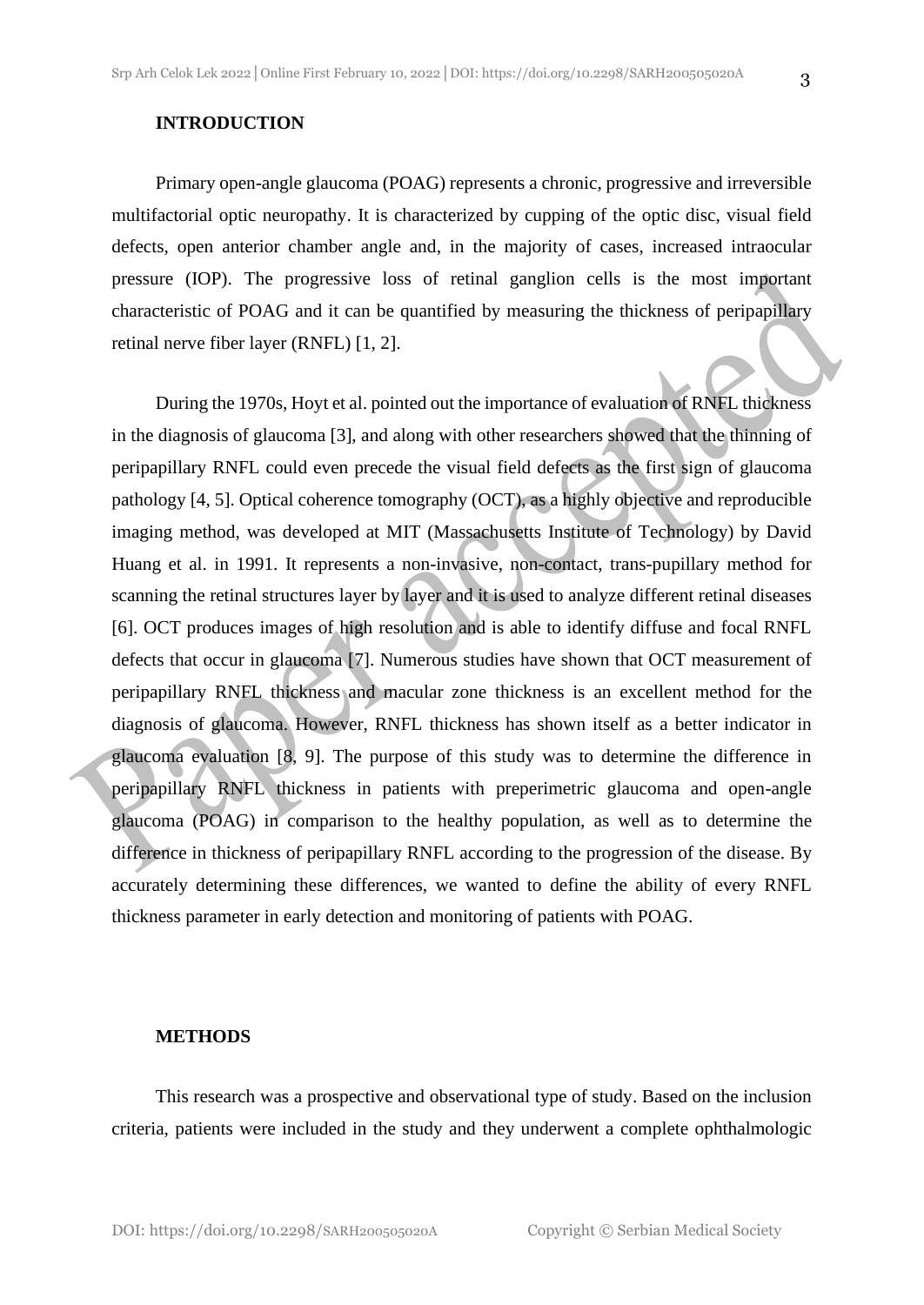examination, visual field analysis and optical coherence tomography of the peripapillary RNFL.

One hundred and twenty patients over the age of 18 were included in this study. Pathology of only one eye of the patient was analysed. In cases where both eyes of the patient met the inclusion criteria, the eye included in the study was randomly selected. Based on the clinical findings, four groups were formed with the specified inclusion criteria:

Group 1 (control-healthy group): 30 patients without glaucoma or other eye conditions, with best corrected visual acuity  $\geq 0.9$ , intraocular pressure (IOP) between 10 mmHg and 21 mmHg, normal cup-to-disc ratio (C/D) and normal visual field finding, regardless of gender, race and ethnic background.

Group 2 (early glaucoma group): 30 patients with POAG, with characteristic defects of the optic disc and RNFL, with a mean deviation (MD) lower than -2dB and higher than -6dB in standardized automated perimetry (Hodap classification), with characteristic glaucomatous visual field defects, without other eye conditions, without anamnestic data about previous laser or surgical intervention on the examined eye, with best corrected visual acuity  $\geq 0.5$ , regardless of gender, race and ethnic background.

Group 3 (moderate glaucoma group): 30 patients with POAG, with characteristic defects of the optic disc and RNFL, with a mean deviation (MD) lower than -6dB and higher than - 12dB in standardized automated perimetry (Hodap classification), without other eye conditions, without anamnestic data about previous laser or surgical interventions on the examined eye, with best corrected visual acuity  $\geq 0.5$ , regardless of gender, race and ethnic background.

Group 4 (preperimetric glaucoma group): 30 patients with characteristic changes in the optic nerve head that represent glaucoma neuropathy, without functional outbreaks. The standard automated perimetry shows normal values of MD (from  $-2dB$  to  $+2.0dB$ ), with the best corrected visual acuity  $\geq 0.9$ , regardless of the IOP.

Visual field was performed on the Humphrey Visual Field Analyser (Carl Zeiss Meditec-Humphrey Systems, Dublin, CA), using the Threshold C24-2 testing protocol by SITA-FAST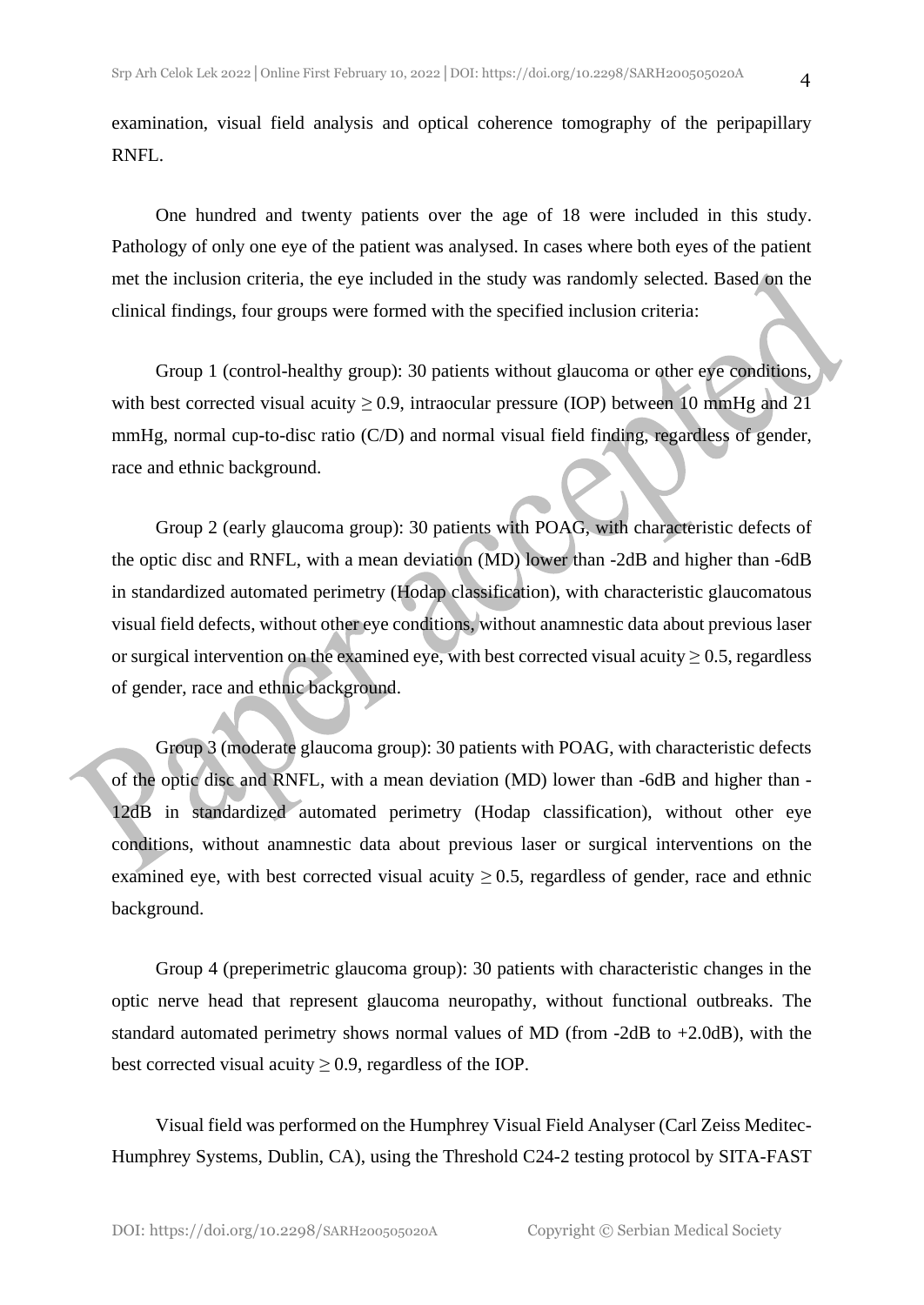strategy. A reliable VF test was defined as one with less than 20% fixation loss, and falsepositive and false-negative rates of less than 33%. We used two of VF global indices, Mean Deviation (MD) and Pattern Standard Deviation (PSD) in this study. The VF test was obtained within 4 weeks before the OCT scans.

All peripapillary RNFL thickness measurements were done on the Stratus OCT 3000, Carl Zeiss Meditec apparatus, honouring the fast-scanning protocol for optical disc and peripapillary RNFL. Afterwards, an automatic analysis was applied using the previously implemented software version (3.0 Stratus OCT analysis software). OCT measurements were made along a circle concentric with the optic disc at a radius of 1.73 mm, using a scanning mode that samples 512 data points (RNFLThickness 3.4 acquisition protocol). Maximum two scans of the peripapillary zone were used (with 3 consecutive scans), provided that the quality of the scan was equal or higher than 7. For data analysis, we chose the better one of the two scan

The study protocol was approved by the institutional Ethics Committee.

In our research descriptive statistics were used: arithmetic mean, standard deviation, median, quartiles, frequencies, and percentages. Means comparison analysis of paired parameters between the groups was evaluated by one-way ANOVA including the Levene's homogeneity of variance test. Post-Hoc adjustment for multiple comparisons was performed by the Games-Howell method, if variances in groups were not equal, and by the Tukey's honest significant difference test, when variances in groups were equal. Connection between RNFL thickness and visual field parameters was characterized by bivariate correlation analysis computing the Pearson correlation coefficients. The Pearson correlation coefficients with absolute values  $\geq 0.5$  suggesting a strong association with p $\lt 0.01$  were accepted as statistically significant. Receiver Operating Characteristic (ROC) curves were used to describe the accuracy of each OCT parameter to differentiate glaucoma from the healthy group. The diagnostic sensitivity and specificity were examined with the area under ROC curve (AUC). The results were analyzed using the SPSS for Windows software, Version 11.5 (SPSS, Chicago, II, USA) and relations were considered significant if p value was  $< 0.05$ .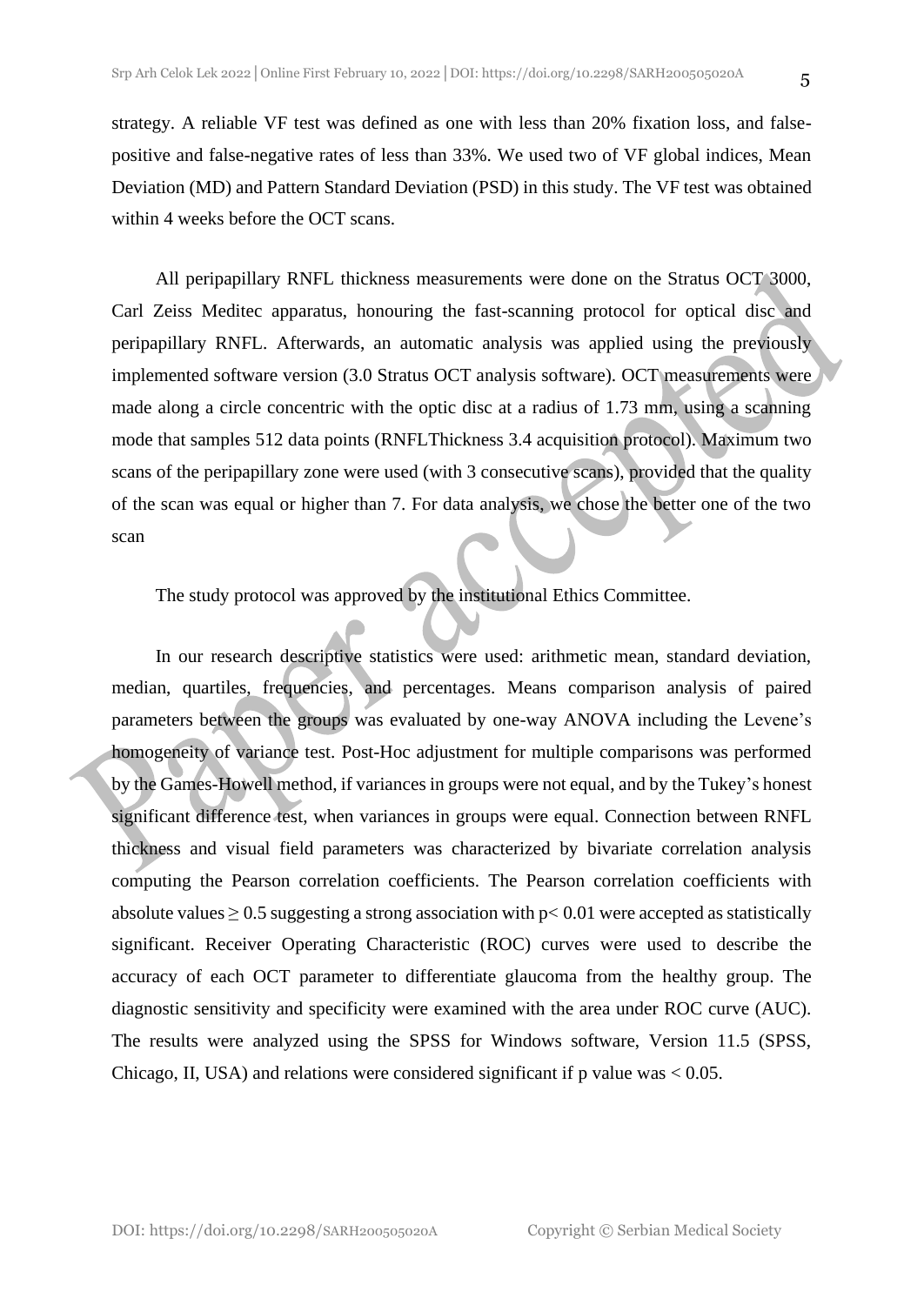#### **RESULTS**

The demographic characteristics of the patients enrolled in the study are presented in Table 1. The four study groups were homogeneous in the number, but not in the gender of subjects. There was a predominance of female patients in Groups 1, 2 and 4, while in the Group 3 there were more male than female patients (57% *vs.* 43%). Overall, there were 73 (60.83%) female and 47 (39.17%) male patients, with an average age of  $55.9 \pm 13.7$  years.

According to the age analysis, the youngest group of patients was Group 1 with the average of  $50.7 \pm 12.7$  years and the oldest group was Group 3 with average of  $64.1 \pm 10.1$ years.

The distribution of the patients according to the age group is shown in Figure1.

The majority of the patients belonged in the 50-59 years age-group, 36 (30%), followed by 60-69 years, 33 (26.6%), while the smallest number, 7 (6.6%), belonged to the group of under 30 years of age. In the eldest group  $(70+)$  years of age) there were 17 (14%) patients.

The mean values of visual field parameters (MD, PSD) and RNFL quadrant thickness for each study group are presented in Table 2.

The results of the RNFL thickness distribution by quadrants showed the highest values in the healthy group, followed by the preperimetric group, early POAG group, and the moderate POAG group. The highest average value of RNFL thickness was in the upper quadrant of the healthy group (124.3  $\pm$  17.8 µm), and the lowest average value of RNFL thickness was in the temporal quadrant of the moderate POAG group  $(46.5 \pm 10.8 \mu m)$ . Other RNFL thickness values per quadrants are distributed between these two endpoints.

The mean values for all parameters of RNFL thickness and statistical differences for each study group are presented in Table 3.

For the parameters: Max-Min, Smax, Imax, Savg, Iavg, and AvgThic the highest average values are in the healthy group, slightly lower in the preperimetric group, even lower in the early glaucoma group and the lowest values are in the moderate glaucoma group. All these parameters show very high statistically significant differences between the groups (p< 0,001).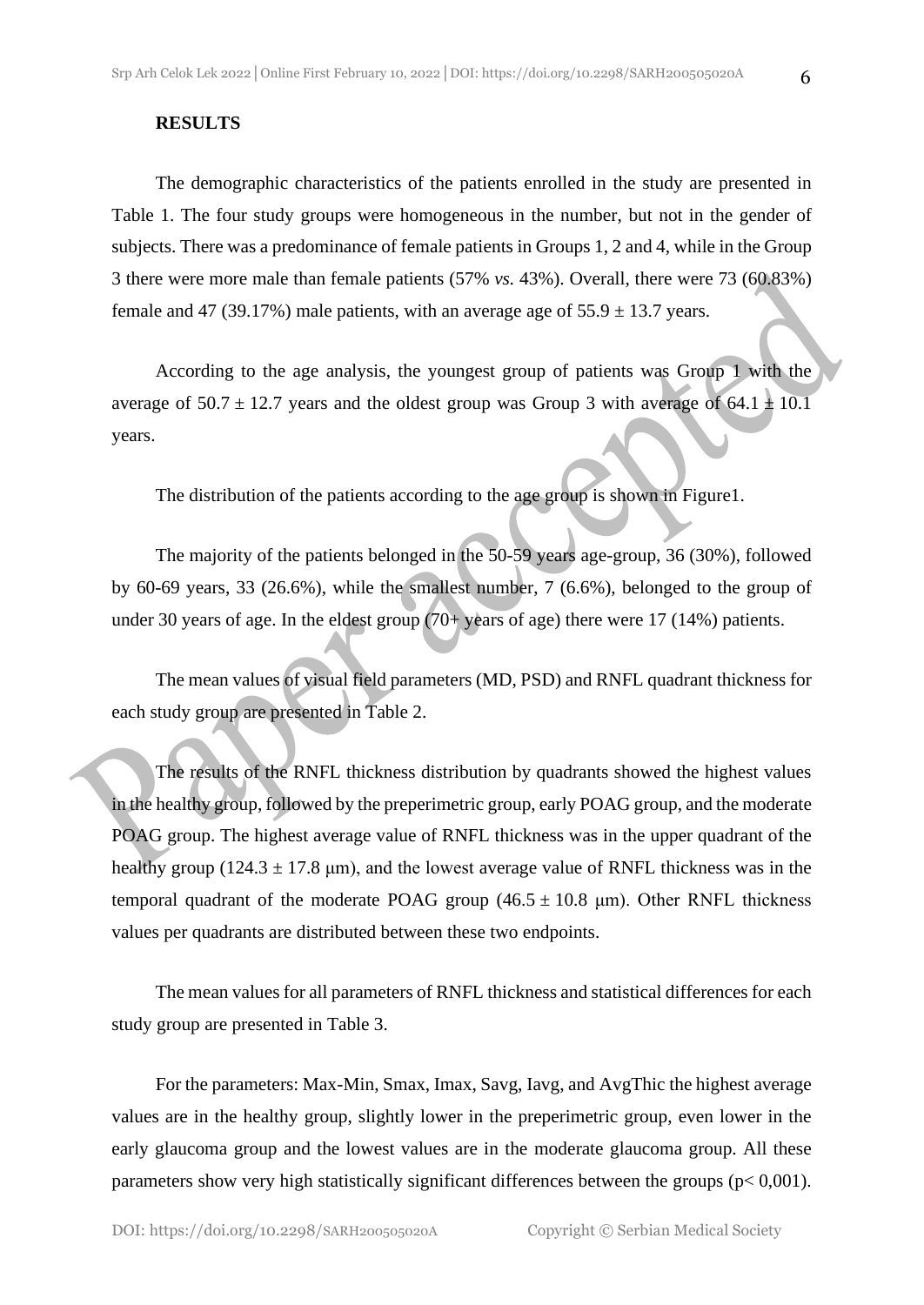Since AvgThic is the most commonly used parameter, its mean value for the Group 1 was  $105.5 \pm 11.3$  μm, for the Group 4 was  $83.6 \pm 9.2$  μm, for the Group 2 was  $73.4 \pm 12.1$  μm, for the Group 3 was  $59.6 \pm 10.6$  µm and represents the parameter with the highest statistical significance of differences between the groups.

The relationships between VF global indices and RNFL thickness parameters were evaluated by the Pearson correlation analysis for all groups and presented in Table 4.

It was found that there is a high positive correlation between the MD values and the following RNFL thickness parameters: AvgThic, S, I, Smax, Imax, Savg, Iavg. A low positive correlation between the MD values and Max-Min parameter was demonstrated. Other parameters do not show statistical significant correlation, and their change during MD value change is not significant. This statistical analysis showed that the RNFL parameters that have a high statistical correlation with MD values among different groups are parameters that change with glaucoma progression, but they are also parameters that occur at the outset of POAG even in preperimetric phase of disease. The AvgThic parameter has the highest statistical significance relations with MD values ( $p < 0.0005$ ).

The Receiver Operating Characteristic (ROC) curves area for parameters were calculated to discriminate glaucomatous from healthy eyes. The surfaces determined by ROC curves, cutoff, sensitivity and specificity and p-values for each individual parameter are displayed in Table

5.

By comparing the surface area under the ROC curve, it can be concluded that the parameter which has the best diagnostic ability is AvgThic, with area under the ROC curve of 0.803 (< 0.0005), the sensitivity of 67% and the specificity of 83.3%. The following parameters are S and Iavg with the same surface area under the ROC curve of  $0.736 \le 0.002$ ). For the parameter S, the sensitivity was 63.3% and the specificity was 73.3%, while for the parameter Iavg sensitivity was 73.3% and the specificity 73.3%. For the parameter I, the surface area of the curve was  $0.733$  ( $p = 0.002$ ), the sensitivity 70% and the specificity 73.3% (Figure 2). ROC curve shows that parameter T has pure ability to discriminate glaucomatous from healthy eyes.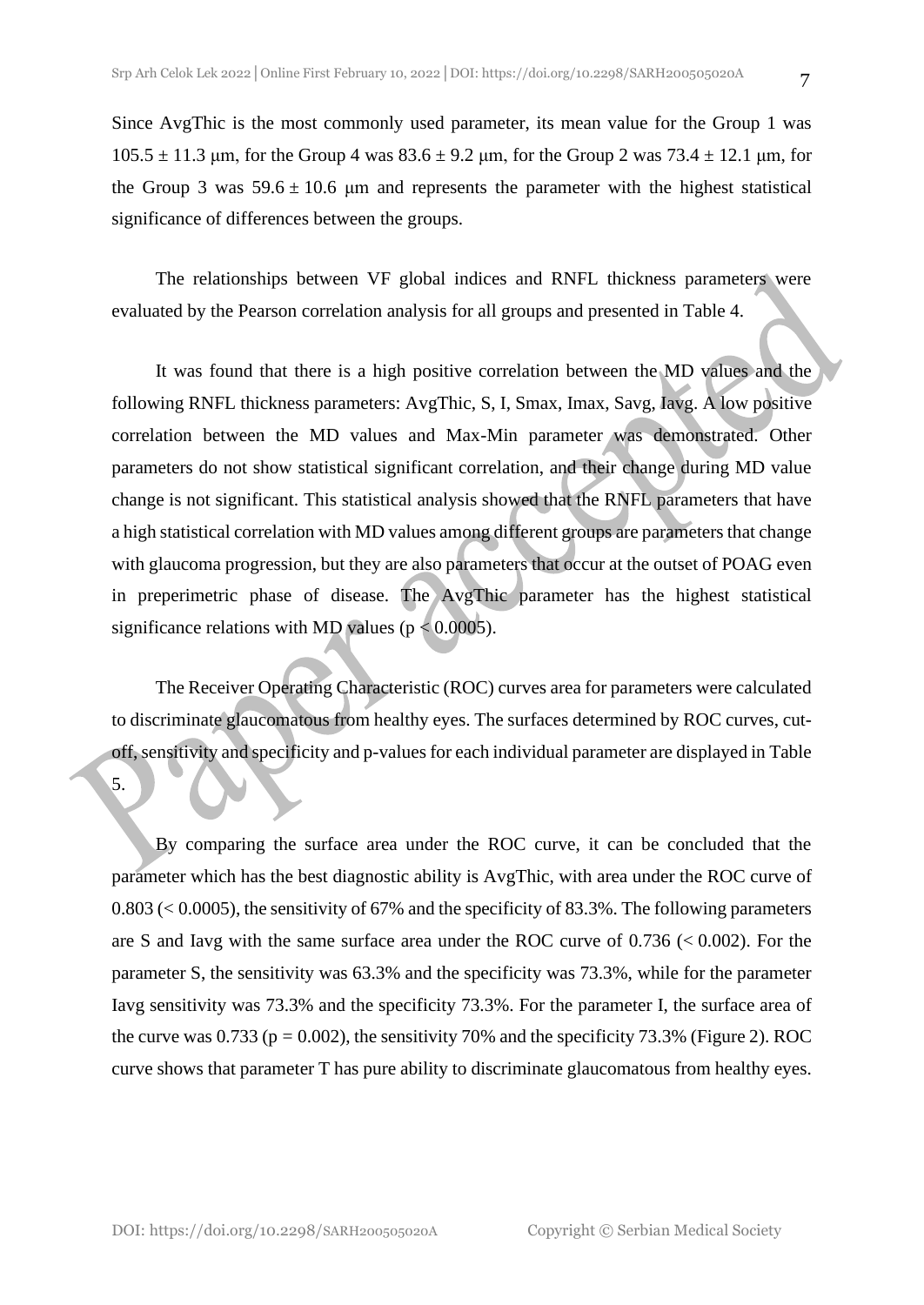#### **DISCUSSION**

Even though gender is not considered as a risk factor for POAG, Framigham, Barbados, Blue Mountains and other studies have shown that a greater number of males than females suffer from POAG [9,10]. Analysis of the gender structure of our 120 study participants shows that the majority of participants were females (60.8%). Only the moderate POAG group had more males (56.6%). However, if we look only at the patients with early and moderate POAG, there is an equal number of males and females. The average age in the whole sample was  $55.9 \pm 13.7$  years. The eldest group was the moderate POAG group with an average of 64.1  $\pm$  10.1 years.

Analysis of the mean values of the MD visual field parameter showed a statistically significant decrease from the healthy, through the preperimetric and early glaucoma group to the moderate POAG group. Testing of differences between MD and PSD values among study groups, ANOVA and Post-Hoc analysis showed that there was a statistically significant difference between the groups 1,2 and 3 ( $p< 0.001$ ) except between the healthy and the preperimetric group ( $p = 0.384$ ) which suggests that these groups cannot be distinguished according to the parameters of the visual field but this can be done using OCT analysis. The investigation of Li et al. [10] as well as some other researchers [11-13] have shown a high correlation between MD values and the stage of POAG.

The mean value of RNFL thickness for the healthy group in our study was  $105.5 \pm 11.3$ μm, which was the highest value compared to other groups. The lowest value of RNFL thickness was in the moderate POAG group ( $59.6 \pm 10.6$  µm). RNFL thickness value decreases with the progression of POAG, which was confirmed by the statistical analysis of the AvgThic parameter differences between groups (p< 0.0005). Scientific studies of Patel et al [9]. and Sihota et al. [11] have shown similar values of RNFL thicknesses for healthy populations, varying between 90-128 μm, and they also found that thickness of RNFL in patients with POAG and preperimetric glaucoma are statistically significantly lower compared to the healthy population.

The results obtained by OCT measuring of RNFL thickness per quadrants showed the same distribution in all study groups. RNFL thickness value was found to be the highest in the inferior quadrant, second highest in the superior quadrant, third in the nasal quadrant, while it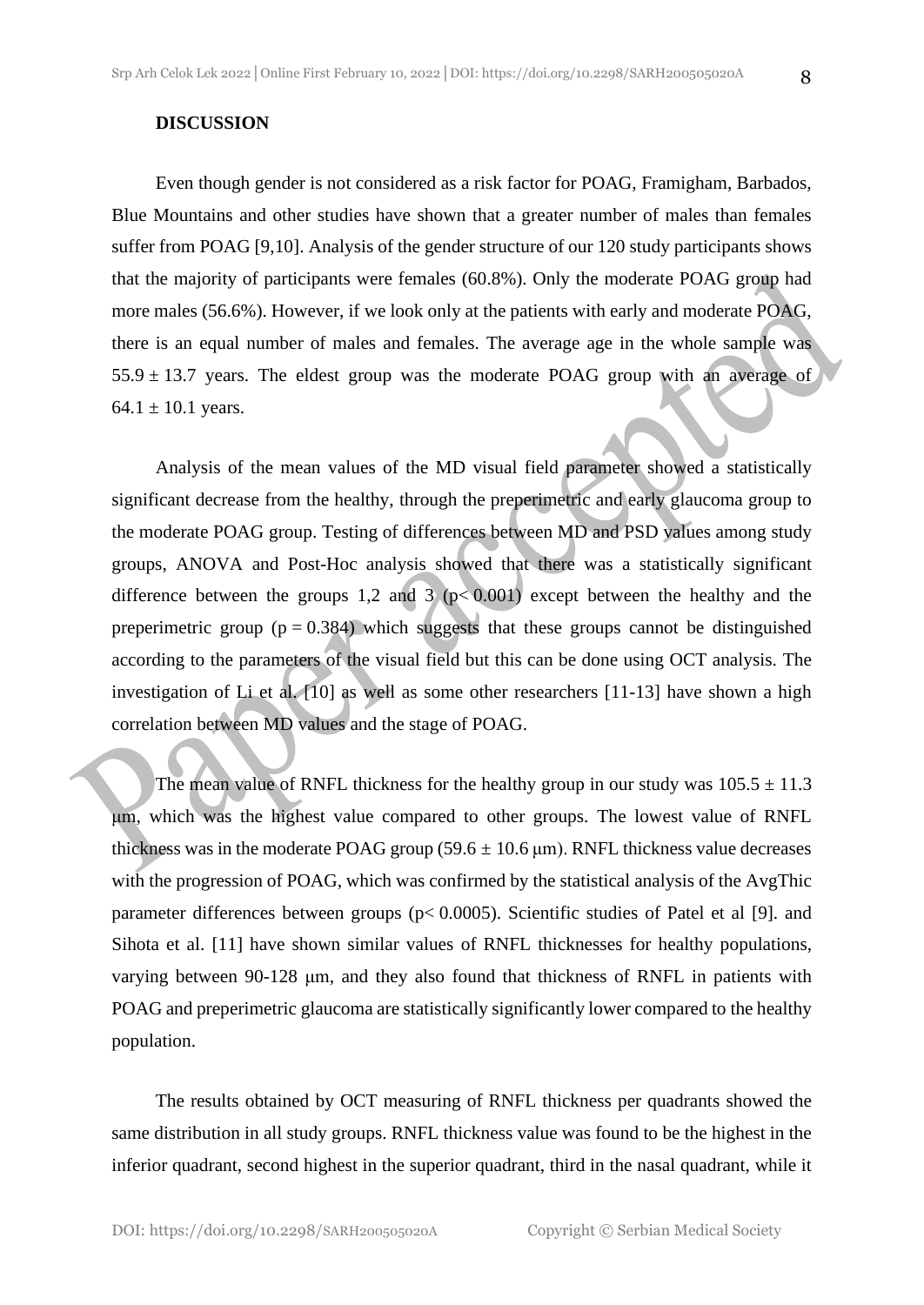was the lowest in the temporal quadrant. Taking into account all values the greatest RNFL thickness was found in the healthy group and the lowest in the moderate POAG group**.** Research by Aydogan et al. [12] has shown that the average RNFL thickness in healthy individuals is  $112.7 \pm 8.7$  μm, for temporal quadrant  $82.3 \pm 9.6$  μm, for superior  $139.9 \pm 18.0$ μm, for nasal  $83.0 \pm 10.6$  μm and for inferior quadrant  $145.9 \pm 14.6$  μm. Patel et al. [9] have published that the thinning of RNFL by quadrants follows the progression of glaucomatous disease. The high congruence between the results of our research and other researchers [9-12], both in average values and quadrant thickness distribution, confirms the applicability of the ISNT rule in all stages of glaucoma.

Stefanova et al.[13] reported that both inferior and superior RNFL quadrants are the specific glaucomatous sites for early POAG damage, which was also confirmed by the study of Singh et al.[14] analysing OCT finding among the healthy group of 50 subjects and 55 patients with early POAG. In the study that involved 98 healthy individuals, 285 patients with ocular hypertension, and 66 patients with glaucoma, Mayoral et al. [15] have found that the RNFL thickness across quadrants decrease from healthy, over OHT patients to POAG patients. This means that as the disease progresses the RNFL thickness decreases by quadrants.

Detection of an early stage glaucoma was confirmed by the study of Komaratih et al. [11], as well as Li et al. [10] who recommended that the best parameter for recognition of an early POAG is AvgThic parameter. Yalvac et al. [16] conducted an interesting study of patients with ocular hypertension using Stratus OCT. Patients were divided into three groups: at low, medium, and high risk of developing POAG. The best parameters for differentiating the risk level of glaucoma developement were Iavg and Imax. Thereby, they emphasized the lower part of the RNFL as the site of pathological knockout and the place where the earliest POAG occurs. Guedes et al. [17] studied the ability of early detection of glaucoma by the OCT apparatus. They compared the changes that occur in the thickness of the macular zone and the peripapillary RNFL zone and concluded that in the competition of numerous parameters, the average thickness of RNFL is far the best at detecing patients with early glaucoma. They hinted that there are almost 100% ganglia retinal cells in the peripapillary zone, and in the macular zone their number is about 50%, and the parameters of the thickness of RNFL are better for determining glaucoma than the parameters of the macular region. The area of ROC curve for AvgThic was 0.93 in the above-mentioned study, which was higher than the results obtained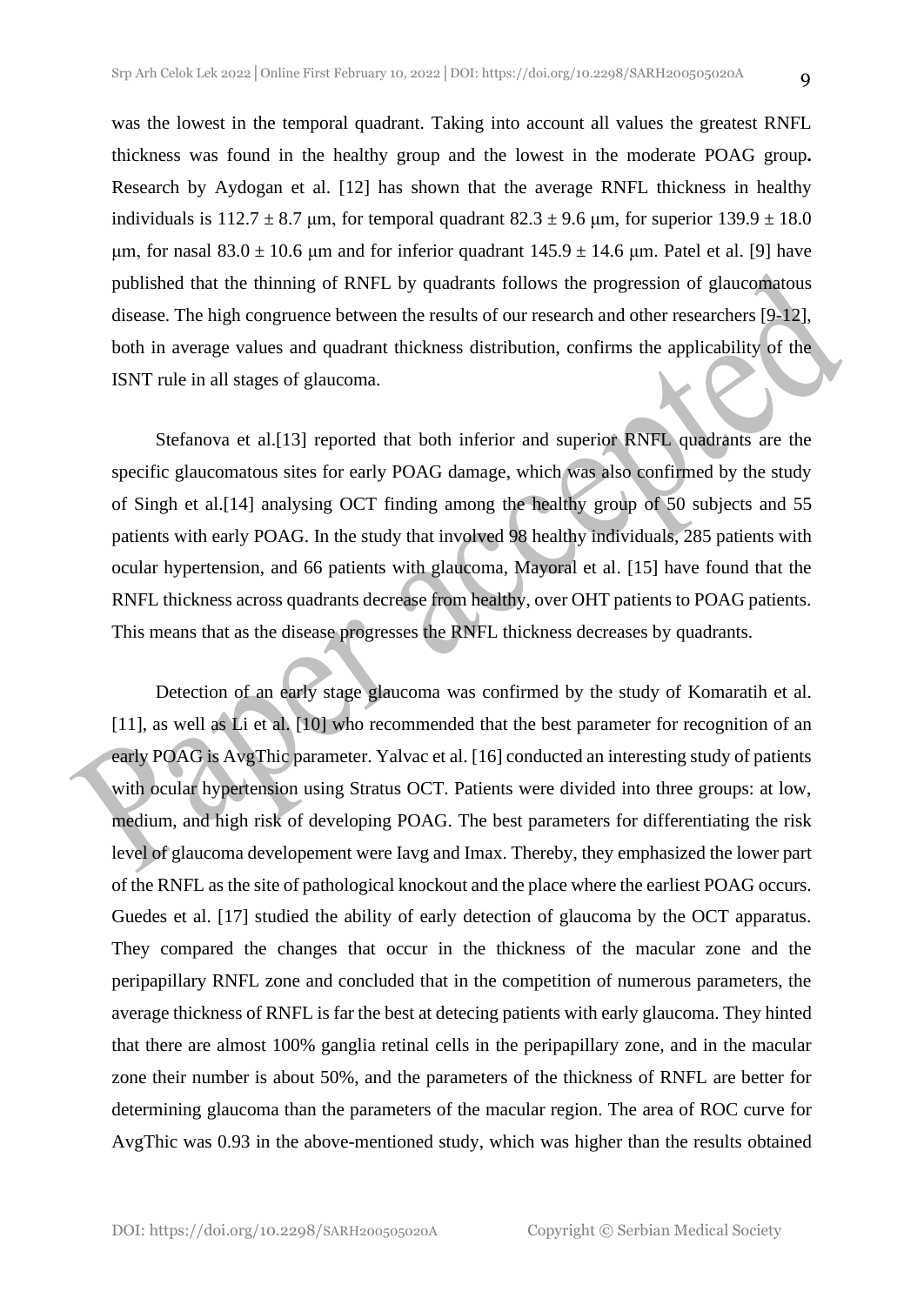in our study (0.803). Our study showed that quadrant S has the highest, quadrants I and N high ability, for discrimination between the healthy and preperimetric glaucoma patients.

ROC curves were calculated and constructed to discriminate healthy from glaucomatous eyes. A study by Stagg and Medeiros [18] showed the areas under the ROC curves for discriminating POAG from normal eyes were 0.89 for global RNFL and 0.75 for global MRW  $(p = 0.006)$ . Similarly, according to this study, the best parameter of the RNFL thickness group is AvgThic with a largest area under the ROC curve 0.803, cut-off value of 63.9, sensitivity of 67%, and specificity of 83.3%. Hsieh et al. [19] reported that the largest area below the ROC curve were with: AvgThic, quadrant I and quadrant S. Singh et al. [14] also confirmed that the surface of the ROC curve is the largest for AvgThic and quadrant S parameter (Area = 0.963, Area  $= 0.943$ ), and a slightly smaller area in the case of quadrant I, but with high values of sensitivity of 89% and specificity of 81%. These results are almost the same as results in our study which has underlined the importance of parameter Avg Thic, S, Smax, I and Iavg for the earliest possible diagnosis of glaucoma.

### **CONCLUSION**

In summary, peripapilary RNFL thickness parameters: AvgThic, S, I, Smax, Savg, Iavg and Imax have excellent ability to discriminate between healthy eyes and eyes with POAG. However, the parameter with the highest specificity and sensitivity is the parameter AvgThic, which makes it the best for early glaucoma detection and monitoring of POAG. Finally, the determination of thickness of peripapillary RNFL in patients with POAG using optical coherence tomography represents the method which distinguishes between patients with POAG, preperimetric glaucoma and healthy population hence it can be used in glaucoma diagnostics and follow-up. We believe the current high precision and reliability of OCT parameters can be even better, and perhaps the answer lays in future studies of related influences of OCT parameters through mathematical models.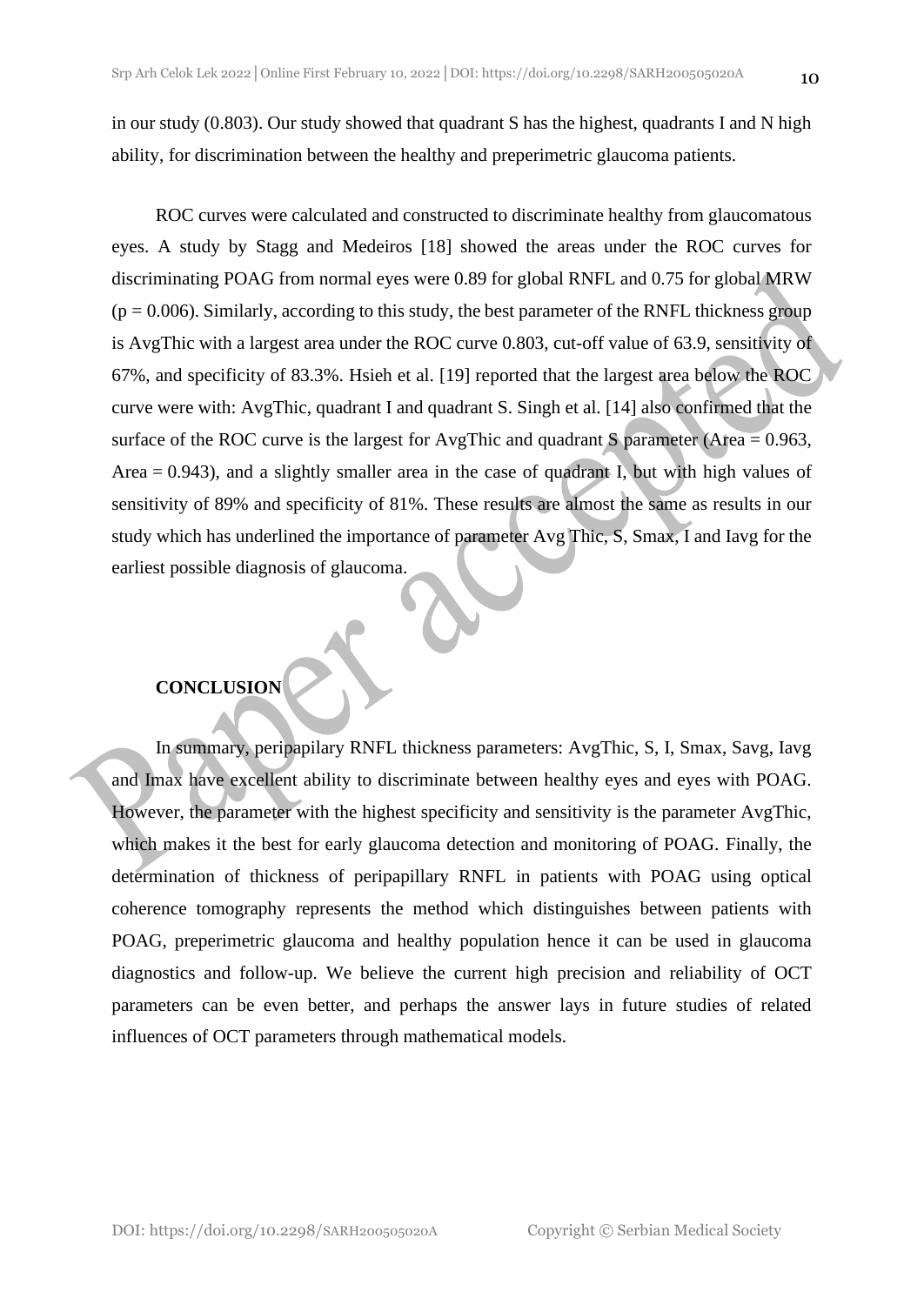### **ACKNOWLEDGMENT**

A part of this work can be found at the researchsquare platform as a preprint.

**Conflicts of interest:** None declared.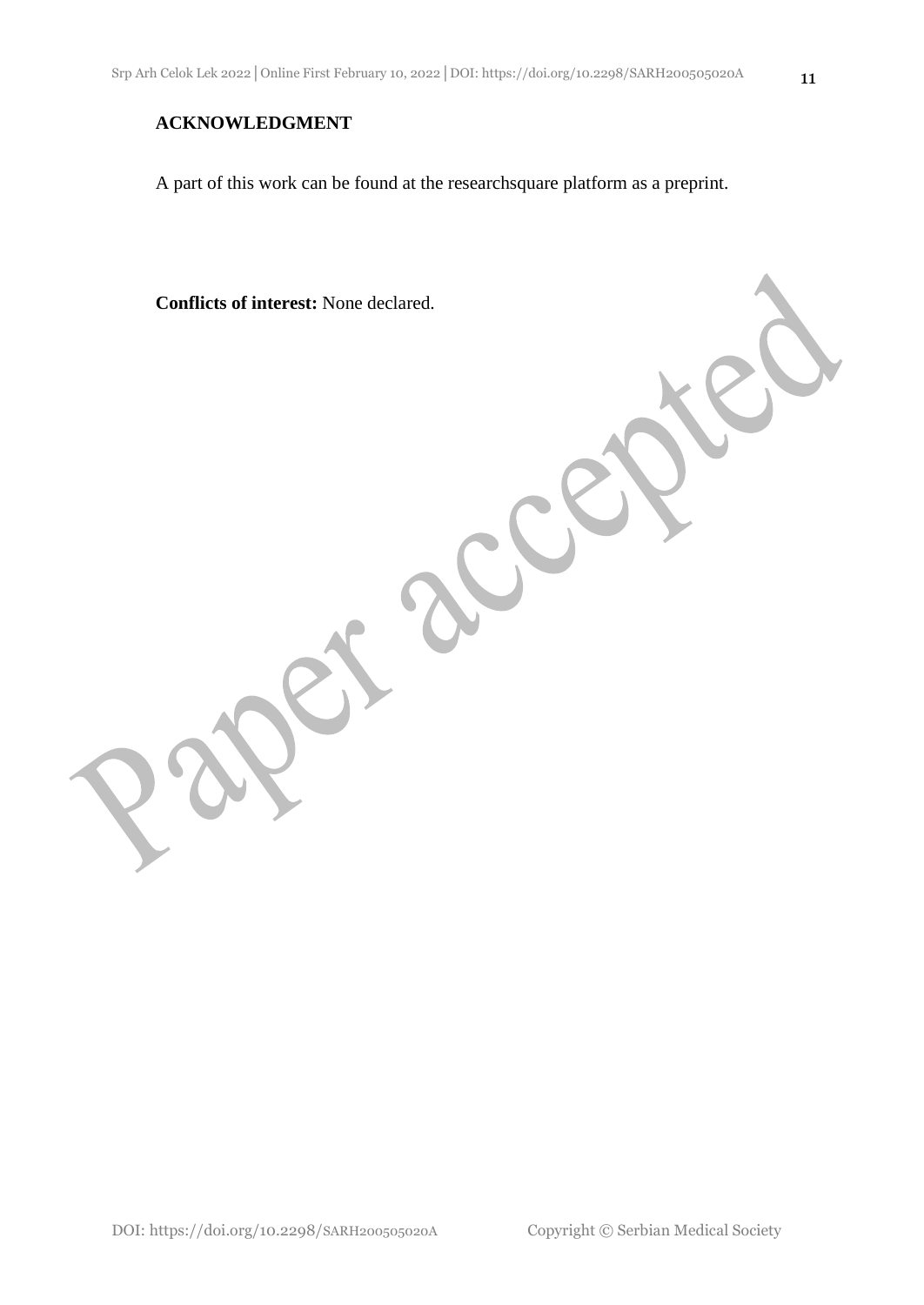#### **REFERENCES**

- 1. Nuzzi R, Marolo P, Nuzzi A. What Is New in Glaucoma: From Treatment to Biological Perspectives. J Ophthalmol. 2021:5013-29. doi: 10.1155/2021/5013529
- 2. Čivčić-Kalinić N, Stamenković M, Čivčić N, Brunet S. Relationship between optic nerve head topography and nerve fiber layer thickness with central corneal thickness in patients with primary open-angle glaucoma. Srpski arhiv za celokupno lekarstvo 2020; 148(11-12):723-726. doi: 10.2298/SARH191126066C
- 3. Sushmita K, Pankaj K, Vaibhav J, Gunjan J, Srishti R, Surinder SP. Evaluation of macular ganglion cell analysis compared to retinal nerve fiber layer thickness for preperimetric glaucoma diagnosis. Indian J Ophthalmol. 2018; 66(4):511–516. doi:10.4103/ijo.IJO\_1039\_174
- 4. Mauschitz MM, Bonnemaijer PWM, Diers K, et al. Systemic and ocular determinants of peripapillary retinal nerve fiber layer thickness measurements in the European eye epidemiology (e3) population. Ophthalmology*.* 2018;125:1526–1536. doi:10.1016/j.ophtha.2018.03.026
- 5. Wagner FM, Hoffmann EM, Nickels S, et al. Peripapillary retinal nerve fiber layer profile in relation to refractive error and axial length: results from the Gutenberg Health Study. Transl Vis Sci Technol*.* 2020; 9:35–35. doi:10.1167/tvst.9.9.35
- 6. Desissaire S, Pollreisz A, Sedova A, Hajdu D, Datlinger F, et al., "Analysis of retinal nerve fiber layer birefringence in patients with glaucoma and diabetic retinopathy by polarization sensitive OCT," Biomed. Opt. 2020; Express 11, 5488-5505. doi:10.1364/BOE.402475
- 7. Chua J, Schwarzhans F, Nguyen DQ, et al. Compensation of retinal nerve fibre layer thickness as assessed using optical coherence tomography based on anatomical confounders. Br J Ophthalmol*.* 2020; 104: 282–290. doi:10.1136/bjophthalmol-2019-314086
- 8. Liu Y, Jassim F, Braaf B, et al. Diagnostic Capability of 3D Peripapillary Retinal Volume for Glaucoma Using Optical Coherence Tomography Customized Software. J Glaucoma. 2019;28(8):708-717. doi:10.1097/IJG.0000000000001291
- 9. Patel D, Poonam RP, Dua S, Patel R. Retinal nerve fiber layer thickness analysis in normal, ocular hypertensive, and primary open angle glaucoma: an optical coherence tomography study. Int J Res Med Sci 2018;6:1304-7. doi:10.18203/2320-6012.ijrms20181287
- 10. Li S, Wang X, Li S, Wu G, Wang N. Evaluation of optic nerve head and retinal nerve fiber layer in early and advance glaucoma using frequencydomain optical coherence tomography. Graefes Arch Clin Exp Ophthalmol 2010;248:429-434. doi:10.1007/s00417-009-1241-0
- 11. Komaratih AE. Early diagnosis glaucoma using spectral domain OCT. *Adv Ophthalmol Vis Syst.* 2020;10(3):65- 68. doi: 10.15406/aovs.2020.10.00387
- 12. Aydogan T, Akcay BIS, Kardes E, Ergin A. Evaluation of spectral domain optical coherence tomography parameters in ocular hypertension, preperimetric, and early glaucoma, Indian Journal of Ophthalmology 2017;65(11):1143-50. doi: 10.4103/ijo.IJO\_157\_17
- 13. Stefanova Kostianeva-Zhelinska S, Konareva-Kostianeva M, Atanassov M. Optical Coherence Tomography Parameters in Preperimetric Open-Angle Glaucoma. Open Journal of Ophthalmology 2018;8:106-19. doi: 10.4236/ojoph.2018.82015
- 14. Singh AK, Sreerangam HK, Joshi D, Pandey A.Role of Ganglionic Cell Complex, Retinal Nerve Fibre Layer in Glaucoma Evaluation.J Clin of Diagn Res.2020; 14(1):NC01-NC04. https://www.doi.org/10.7860/JCDR/2020/42498/13418
- 15. Mayoral F, Polo V, Ferreras A, Larrosa JM, Pueyo V, Honrubia F. Diagnostic ability of Stratus optical coherence tomography (OCT) in pre-perimetricum glaucoma. Arch Soc Esp Oftalmol.2006;81:537-544. doi:10.4321/s0365- 66912006000900009
- 16. Yalvac IS, Kulacoglu DN, Satana B, Eksioglu U, Duman S. Correlation between optical coherence tomography results and the scoring tool for assessing risk (STAR) score in patients with ocular hypertension. Eur JOphthalmol.2010;20:1018-25. doi:10.1177/112067211002000623
- 17. Guedes V, Schuman JS, Hertzmark E, Wollstein G, Correnti A, Mancini R, Lederer D, Voskanian S, Velazquez L, Pakter HM, Pedut-Kloizman T, Fujimoto JG, Mattox C. Optical coherence tomography measurement of macular and nerve fiber layer thickness in normal and glaucomatous human eyes. Ophthalmology 2003;110:177– 89. doi:10.1016/s01616420(02)01564-6
- 18. Stagg BC, Medeiros FA. A Comparison of OCT Parameters in Identifying Glaucoma Damage in Eyes Suspected of Having Glaucoma. Ophthalmol Glaucoma. 2020;3(2):90-96. doi:10.1016/j.ogla.2019.11.008
- 19. Hsieh MH, Chang YF, Liu CJL, Ko YC. Fourier analysis of circumpapillary retinal nerve fiber layer thickness in optical coherence tomography for differentiating myopia and glaucoma.Sci Rep 10, 10509 (2020). doi.10.1038/s41598-020-67334-6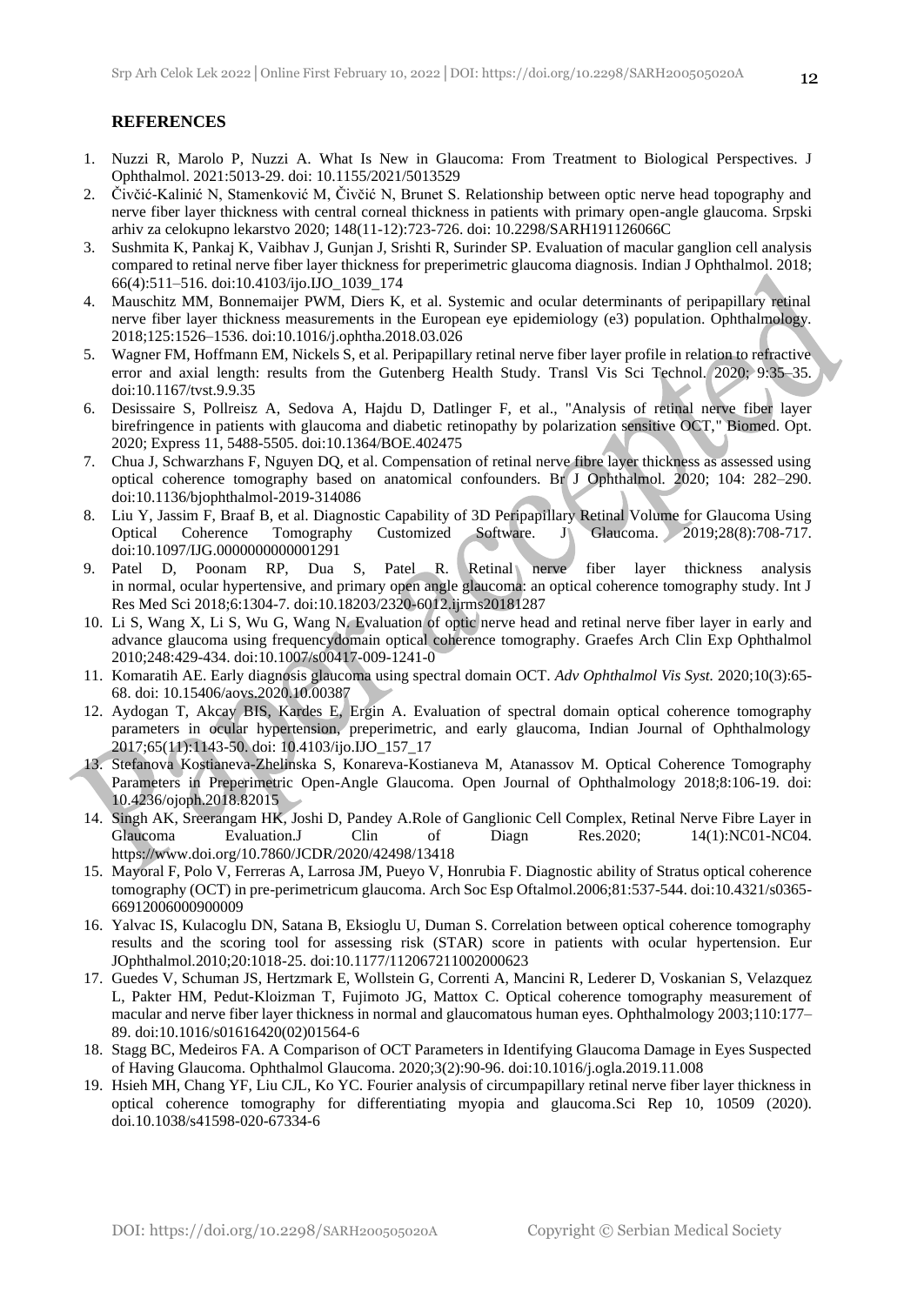



DOI: https://doi.org/10.2298/SARH200505020A Copyright © Serbian Medical Society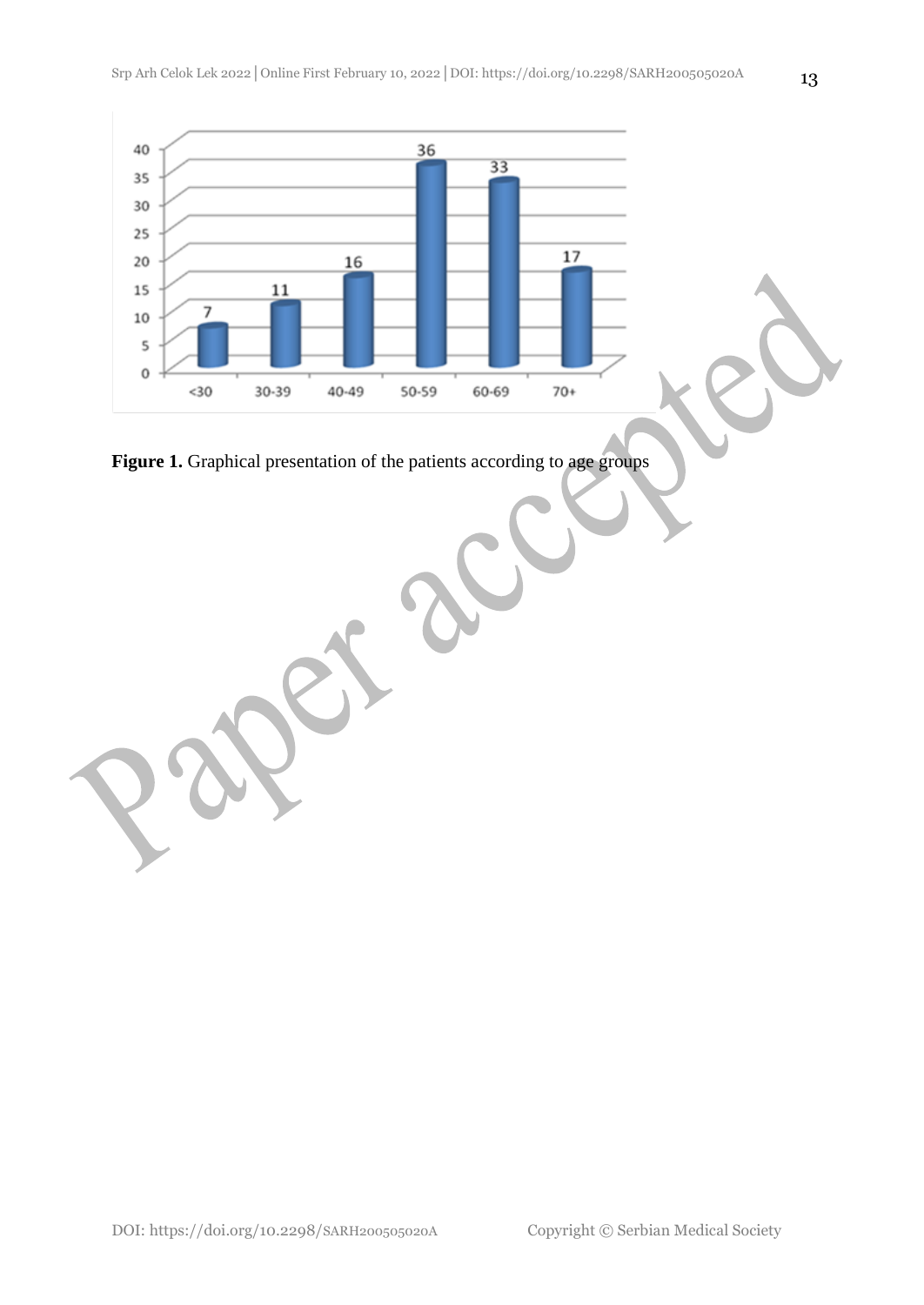

### parameters

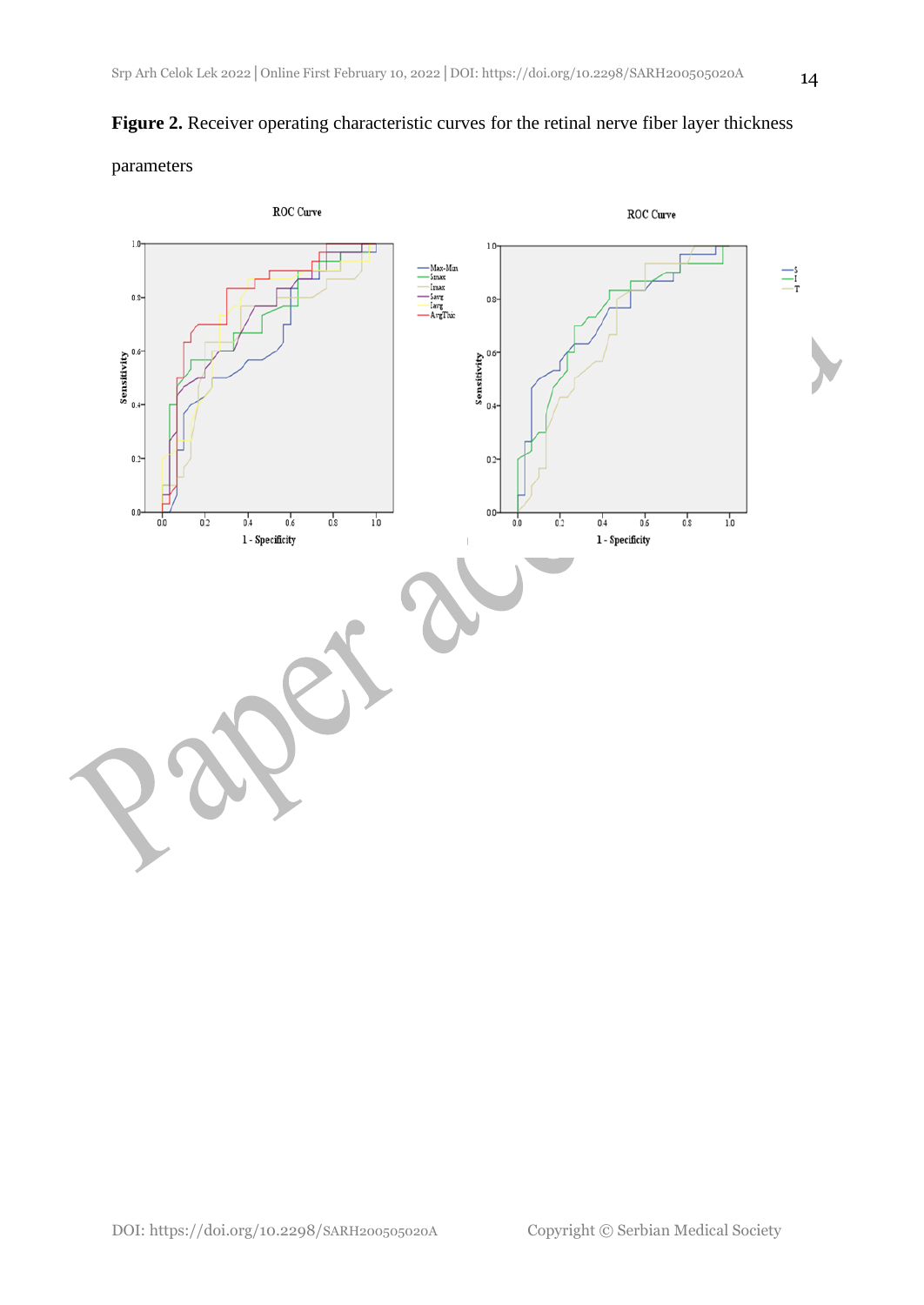| Group              |               |                 |                          | 3               |                |                 |  |
|--------------------|---------------|-----------------|--------------------------|-----------------|----------------|-----------------|--|
| No. of<br>patients |               | 30              | 30                       | 30              | 30             | 120             |  |
|                    | <b>Male</b>   | 8(26.6%)        | 13 (43.3%)               | 17 (56.6%)      | 9 (30%)        | 47 (39.1%)      |  |
| <b>Sex</b>         | <b>Female</b> | 22 (73.3%)      | 13 (43.3%)<br>17 (56.6%) |                 | 21 (70%)       | 73 (60.8%)      |  |
| Age                |               | $50.7 \pm 12.7$ | $60.1 \pm 13.1$          | $64.1 \pm 10.1$ | $51.8 \pm 9.5$ | $55.9 \pm 13.7$ |  |

### **Table 1.** Demographic characteristics of the patients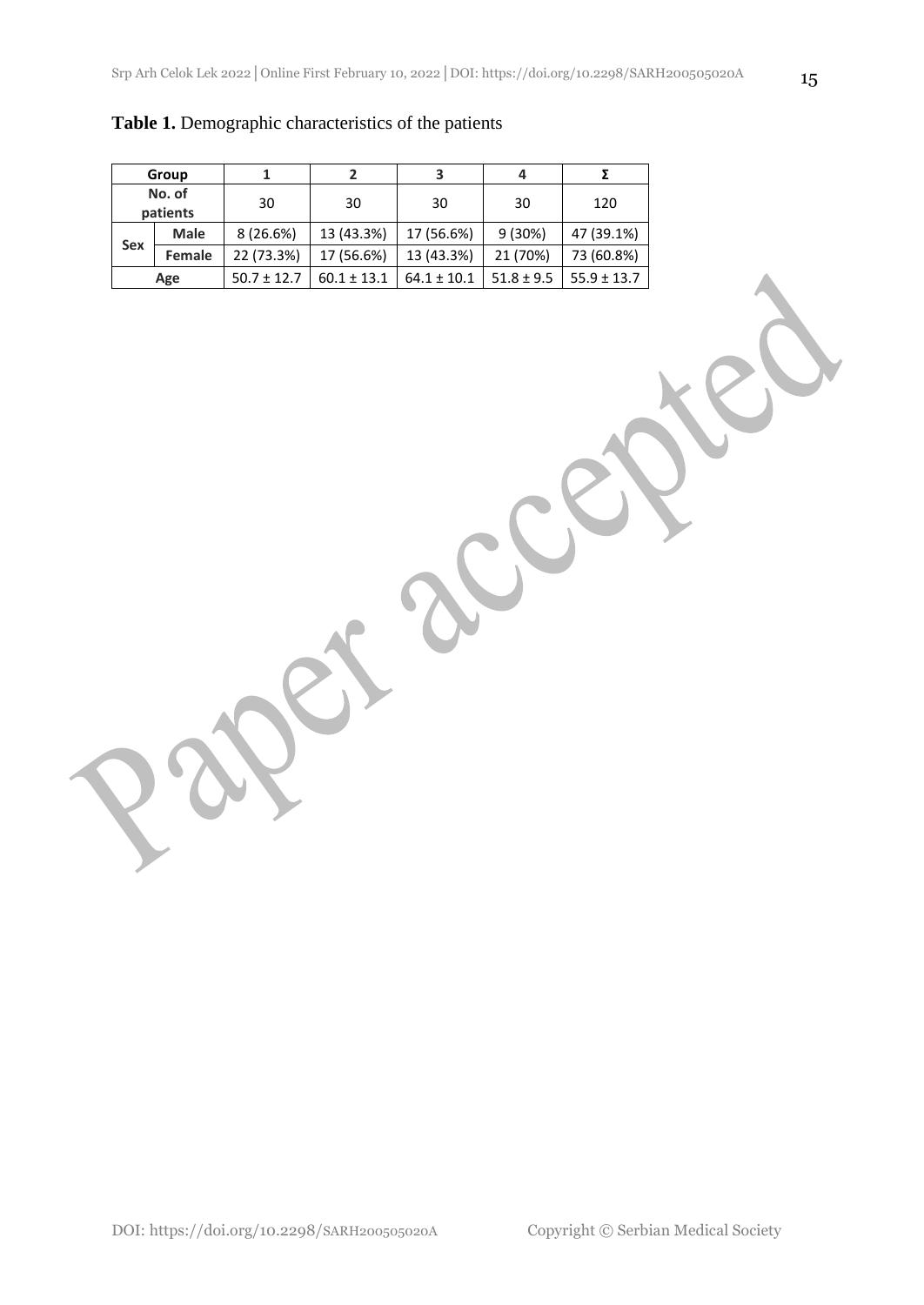# **Table 2**. Differences in mean values of mean deviation, pattern standard deviation, and retinal

nerve fiber layer quadrants thickness

| <b>Parameters</b> | Group 1           | Group 2           | Group 3           | Group 4           |         |                | p3      |  |
|-------------------|-------------------|-------------------|-------------------|-------------------|---------|----------------|---------|--|
|                   | Mean $±$ SD       | Mean $±$ SD       | Mean $±$ SD       | Mean $±$ SD       | p1      | p <sub>2</sub> |         |  |
| <b>MD</b>         | $-0.29 \pm 0.70$  | $-4.18 \pm 1.27$  | $-9.89 \pm 1.74$  | $-0.80 \pm 1.01$  | < 0.001 | < 0.001        | 0.027   |  |
| <b>PSD</b>        | $1.40 \pm 0.53$   | $4.34 \pm 1.72$   | $9.08 \pm 2.02$   | $1.92 \pm 0.76$   | < 0.001 | < 0.001        | 0.002   |  |
| S                 | $124.3 \pm 17.8$  | $84.6 \pm 18.4$   | $68.9 \pm 19.5$   | $91.6 \pm 14.2$   | < 0.001 | < 0.001        | < 0.001 |  |
| N                 | $90.5 \pm 22.5$   | $62.7 \pm 15.4$   | $54.5 \pm 16.8$   | $59.8 \pm 19.5$   | < 0.001 | < 0.001        | < 0.001 |  |
|                   | $133.4 \pm 15.3$  | $87.2 \pm 22.4$   | $69.2 \pm 23.9$   | $113.8 \pm 19.1$  | < 0.001 | < 0.001        | < 0.001 |  |
|                   | $73.73 \pm 13.71$ | $55.90 \pm 16.12$ | $46.50 \pm 10.85$ | $70.63 \pm 20.52$ | < 0.001 | < 0.001        | 0.494   |  |

- p1– p-value between Groups 1 and 2;
- p2 p-value between Groups 1 and 3;
- p3 p-value between Groups 1 and 4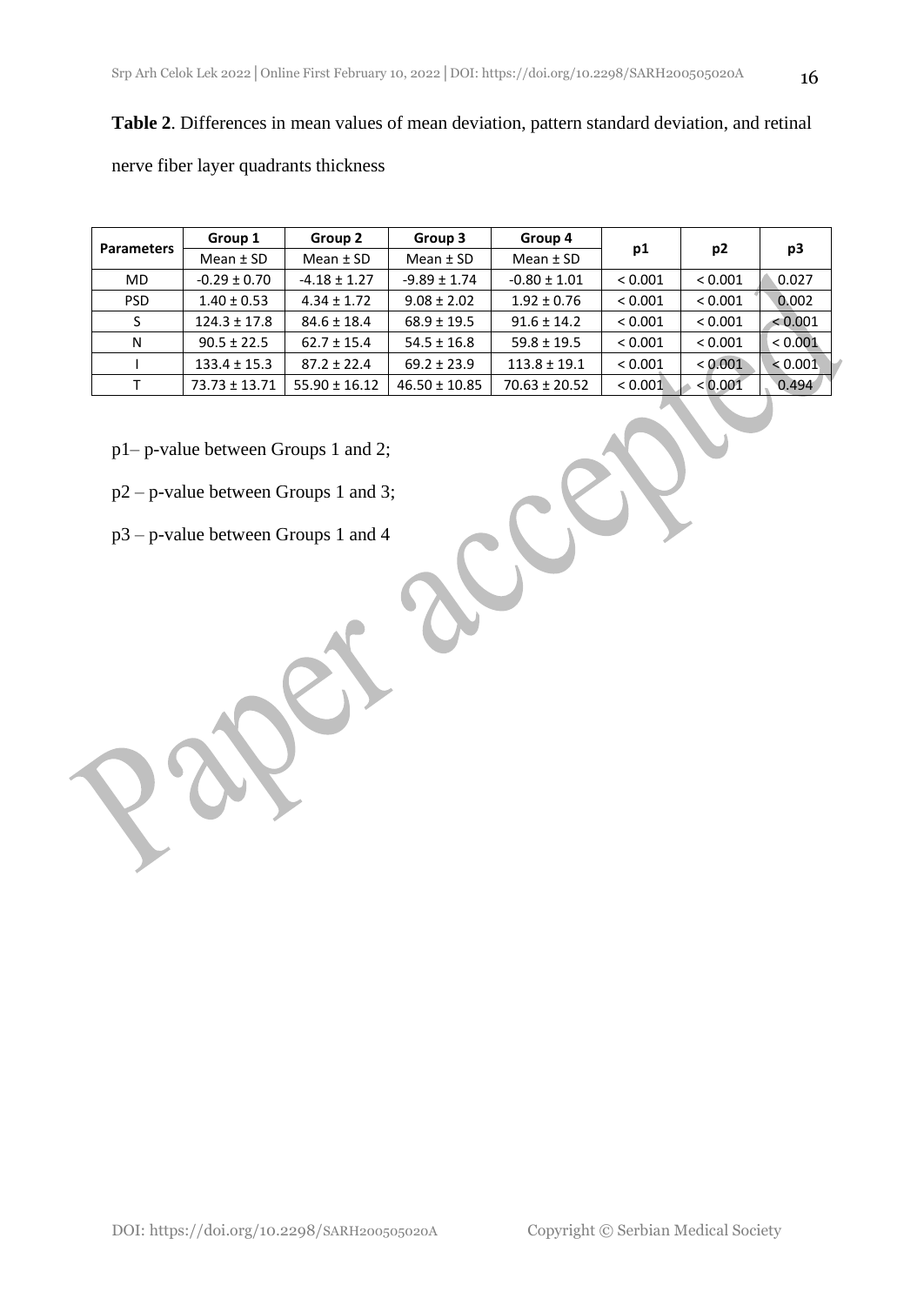| <b>Parameters</b> | Group 1          | Group 2          | Group 3         | Group 4          |         |                |         |
|-------------------|------------------|------------------|-----------------|------------------|---------|----------------|---------|
|                   | Mean $±$ SD      | Mean $±$ SD      | Mean $±$ SD     | Mean $±$ SD      | p1      | p <sub>2</sub> | p3      |
| Imax/Smax         | $1.1 \pm 0.1$    | $1 \pm 0.32$     | $1.1 \pm 0.5$   | $1.2 \pm 0.2$    | 0.234   | 0.084          | 0.02    |
| Smax/Imax         | $0.9 \pm 0.1$    | $1.1 \pm 0.4$    | $1.2 \pm 0.6$   | $0.8 \pm 0.2$    | 0.258   | 0.034          | 0.088   |
| Smax/Tavg         | $2.2 \pm 0.4$    | $2.2 \pm 0.74$   | $2.1 \pm 0.7$   | $1.9 \pm 0.5$    | 0.836   | 0.196          | 0.008   |
| Imax/Tavg         | $2.3 \pm 0.3$    | $2.1 \pm 0.62$   | $2.1 \pm 0.8$   | $2.3 \pm 0.6$    | 0.102   | 0.105          | 0.85    |
| Smax/Navg         | $1.8 \pm 0.4$    | $1.9 \pm 0.62$   | $1.8 \pm 0.6$   | $2.4 \pm 1.1$    | 0.756   | 0.941          | 0.057   |
| Max-Min           | $128.3 \pm 15.1$ | $96.6 \pm 25.1$  | $83.3 \pm 25.7$ | $121.1 \pm 19.3$ | < 0.001 | < 0.001        | 0.111   |
| Smax              | $160.1 \pm 17.2$ | $117.2 \pm 25.1$ | $94.1 \pm 28.6$ | $128.5 \pm 21.7$ | < 0.001 | < 0.001        | < 0.001 |
| Imax              | $169.8 \pm 14.5$ | $113.0 \pm 25.7$ | $95.1 \pm 29.7$ | $150.1 \pm 22.1$ | < 0.001 | < 0.001        | < 0.001 |
| Savg              | $124.3 \pm 17.8$ | $84.1 \pm 17.7$  | $68.7 \pm 18.8$ | $92.1 \pm 15.5$  | < 0.001 | < 0.001        | < 0.001 |
| lavg              | $135.6 \pm 18.1$ | $87 \pm 21.7$    | $69.5 \pm 23.5$ | $113.0 \pm 17.7$ | < 0.001 | < 0.001        | < 0.001 |
| AvgThic           | $105.5 \pm 11.3$ | $73.4 \pm 12.1$  | $59.6 \pm 10.6$ | $83.6 \pm 9.2$   | < 0.001 | < 0.001        | < 0.001 |

-0

**Table 3.** Differences in mean values of RNFL thickness parameters

- p1– p-value between Groups 1 and 2;
- p2 p-value between Groups 1 and 3;
- p3 p-value between Groups 1 and 4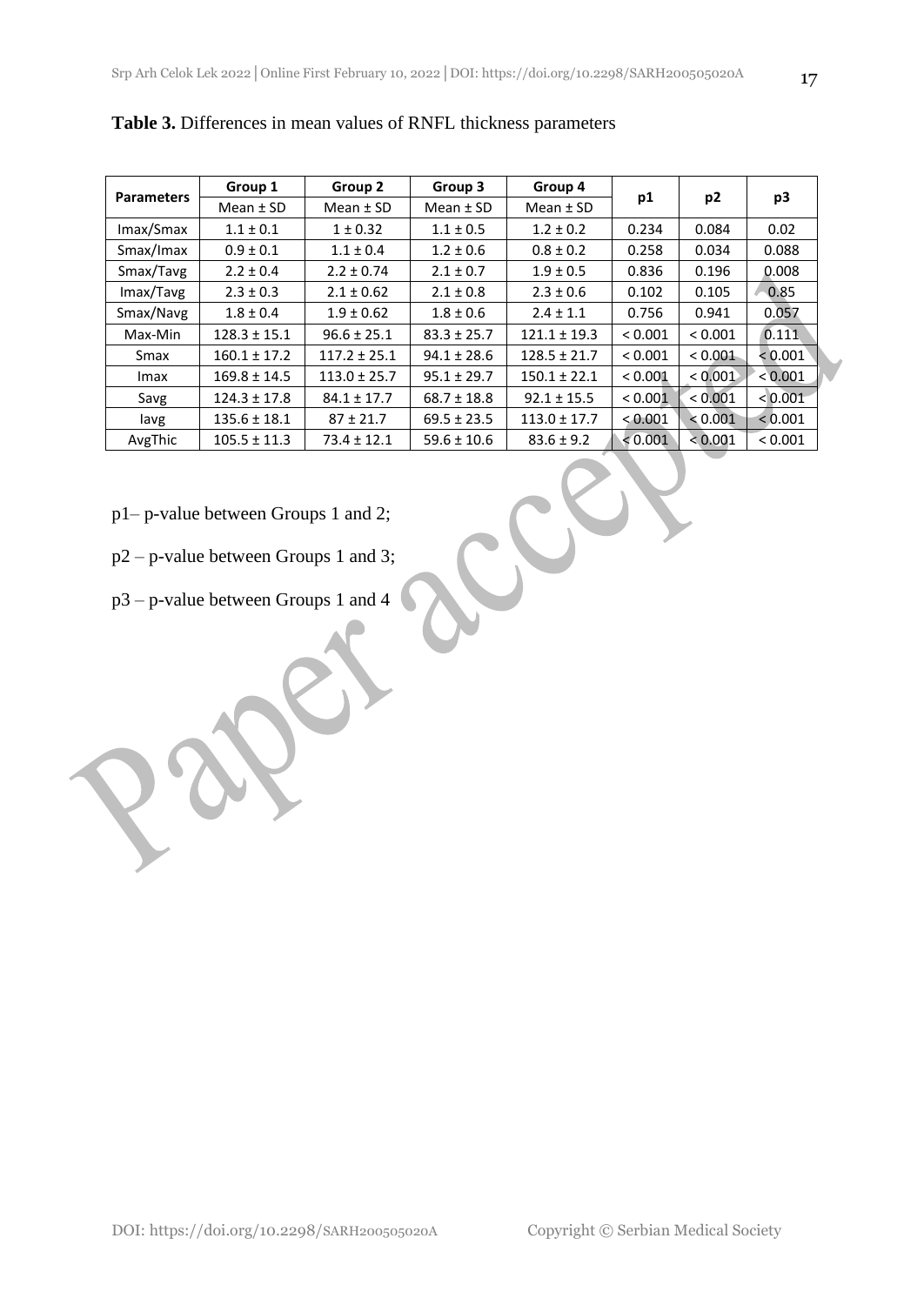### **Table 4.** Pearson correlation testing between Groups 2 and 3, 1 and 4 in relation to the retinal

| <b>Parameters</b>        |      | N     |       |      | lmax/<br>Smax | Smax/<br>Imax | Smax/<br>Tavg | lmax/<br>Tavg | Smax/<br>Navg | $Max-$<br><b>Min</b> | Smax  | Imax  | Savg  | lavg  | Avg.<br>Thic. |
|--------------------------|------|-------|-------|------|---------------|---------------|---------------|---------------|---------------|----------------------|-------|-------|-------|-------|---------------|
| Pearson<br>corr. $(2-3)$ | 0.41 | 0.207 | 0.421 | 0.39 | $-0.093$      | $-0.086$      | 0.071         | 0.021         | 0.106         | 0.276                | 0.422 | 0.348 | 0.432 | 0.406 | 0.571         |
|                          | 0.00 | 0.112 | 0.001 | 0.00 | 0.482         | 0.515         | 0.591         | 0.873         | 0.421         | 0.033                | 0.001 | 0.006 | 0.001 | 0.001 | 0.0005        |
| Pearson<br>corr. $(1-4)$ | 0.71 | 0.595 | 0.498 | 0.09 | $-0.303$      | 0.223         | 0.238         | 0.025         | $-0.314$      | 0.208                | 0.633 | 0.472 | 0.698 | 0.539 | 0.734         |
| Ŋ                        | 0.00 | 0.001 | 0.001 | 0.49 | 0.019         | 0.087         | 0.067         | 0.85          | 0.015         | 0.111                | 0.001 | 0.001 | 0.001 | 0.001 | 0.0005        |

#### nerve fiber layer thickness parameters